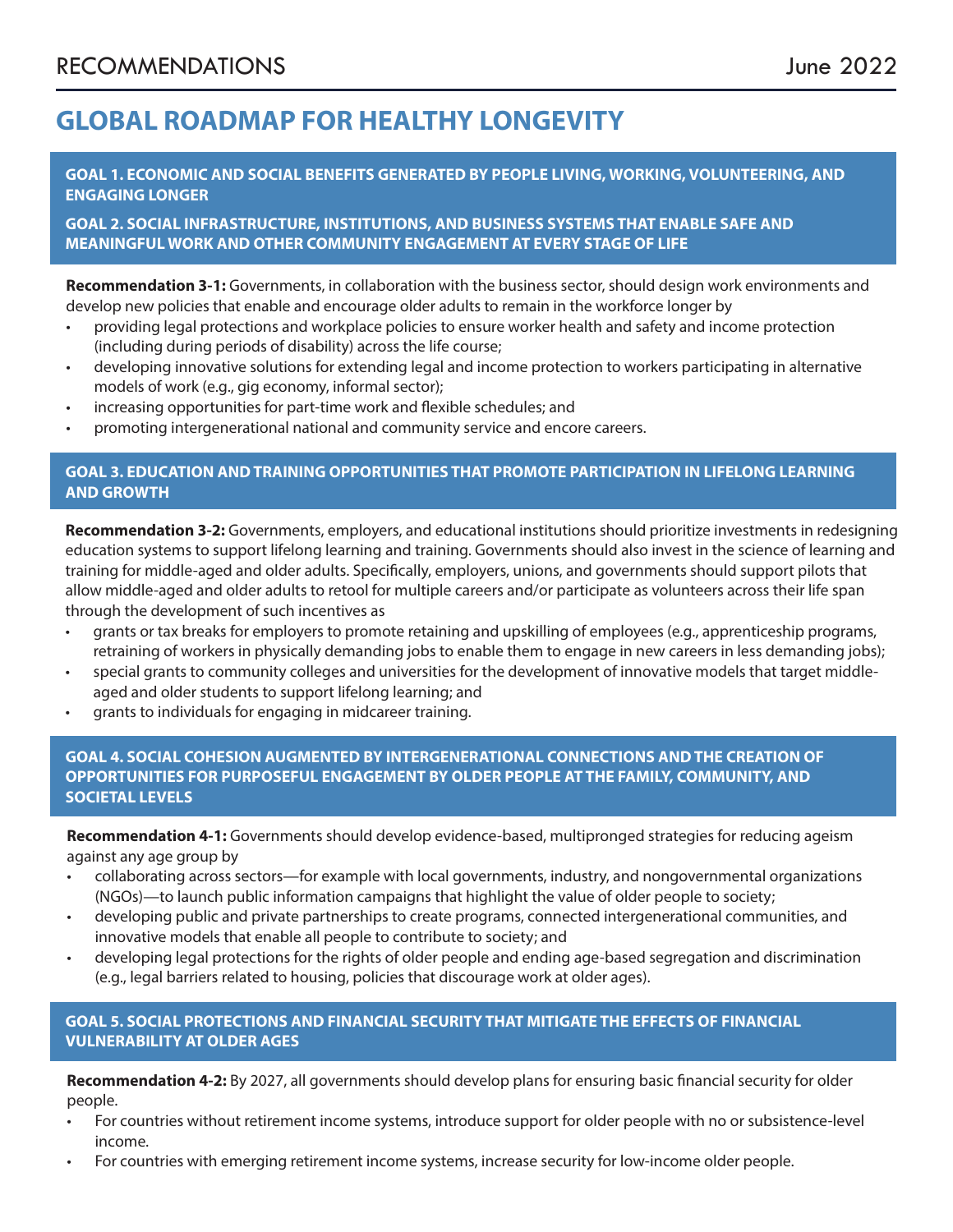• For countries with robust retirement income systems, identify evidence-based models for strengthening financial security across the life course.

**Recommendation 4-3:** To improve financial security in retirement, governments and employers should develop strategies for increasing financial literacy and mechanisms for promoting pension contributions, self-funded pensions, and lifelong savings.

## **GOAL 6. PHYSICAL ENVIRONMENTS AND INFRASTRUCTURE THAT SUPPORT FUNCTIONING AND ENGAGEMENT FOR PEOPLE AT OLDER AGES**

**Recommendation 5-1:** Governments and the private sector should partner to design user-centered and cohesionenabling intergenerational communities for healthy longevity. Initiatives should include

- at the city level, developing and implementing mitigation strategies to reduce the negative effects of the physical environment (e.g., air pollution, climate events such as flooding and hurricanes/typhoons) on older adults;
- at the neighborhood level, promoting and measuring the impact of innovation and policy solutions for healthy longevity, intergenerational connection, and cohesion;
- at the home level, updating physical infrastructure to address affordability, insufficiencies, and inefficiencies in housing stock, as well as support autonomy and social connection;
- making broadband accessible and reducing the digital divide (e.g., usability of and willingness to adopt technology) within the context of each community; and
- designing public transportation options, including solutions that address first-/last-mile transportation needs, that can be provided to companies, foundations, and local governments for implementation.

## **GOAL 7. INTEGRATED PUBLIC HEALTH, SOCIAL SERVICE, PERSON-CENTERED HEALTH CARE, AND LONG-TERM CARE SYSTEMS DESIGNED TO EXTEND YEARS OF GOOD HEALTH AND SUPPORT THE DIVERSE HEALTH NEEDS OF OLDER PEOPLE**

**Recommendation 6-1:** To achieve the goal of the best possible health for older people, governments should over the next 5 years develop strategies for increasing investments in robust public health systems that can build and lead collective actions for promoting health at the population level and across the life course.

- Investments in public health systems may require governments to rebalance investments in health care and public health.
- Public policies should create incentives for individuals, employers, and communities to engage in prevention and wellness activities.
- All countries should establish 5-year targets for preventive health and measure progress toward those targets.

**Recommendation 6-2:** Shift health care systems to focus on healthy longevity. To catalyze such a shift, actions to be taken by 2027 include the following:

- Health systems, in concert with communities and the people they serve, should adopt affordable, accessible, culturally appropriate models, including geriatric care models, for providing person-centered, integrated care for older people facing functional limitations, multimorbidity, frailty, and complex care needs.
- Governments should develop plans for aligning health care payment and reimbursement systems with healthy longevity outcomes.
- Health care systems should measure care outcomes based on patient goals and preferences and patient-reported outcomes.
- Relevant licensing and certification bodies should ensure that all health care providers receive training in how the physiology and psychology of aging affect diagnosis and treatment of older patients.
- Governments, professional societies, and health systems should provide incentives for developing and/or maintaining a geriatric workforce, including allied health workers, to focus on older adults with multimorbidity, geriatric syndromes, and declining physical and cognitive functioning.
- Governments, employers, health systems, and communities should empower citizens with the tools and data needed to manage their own health.